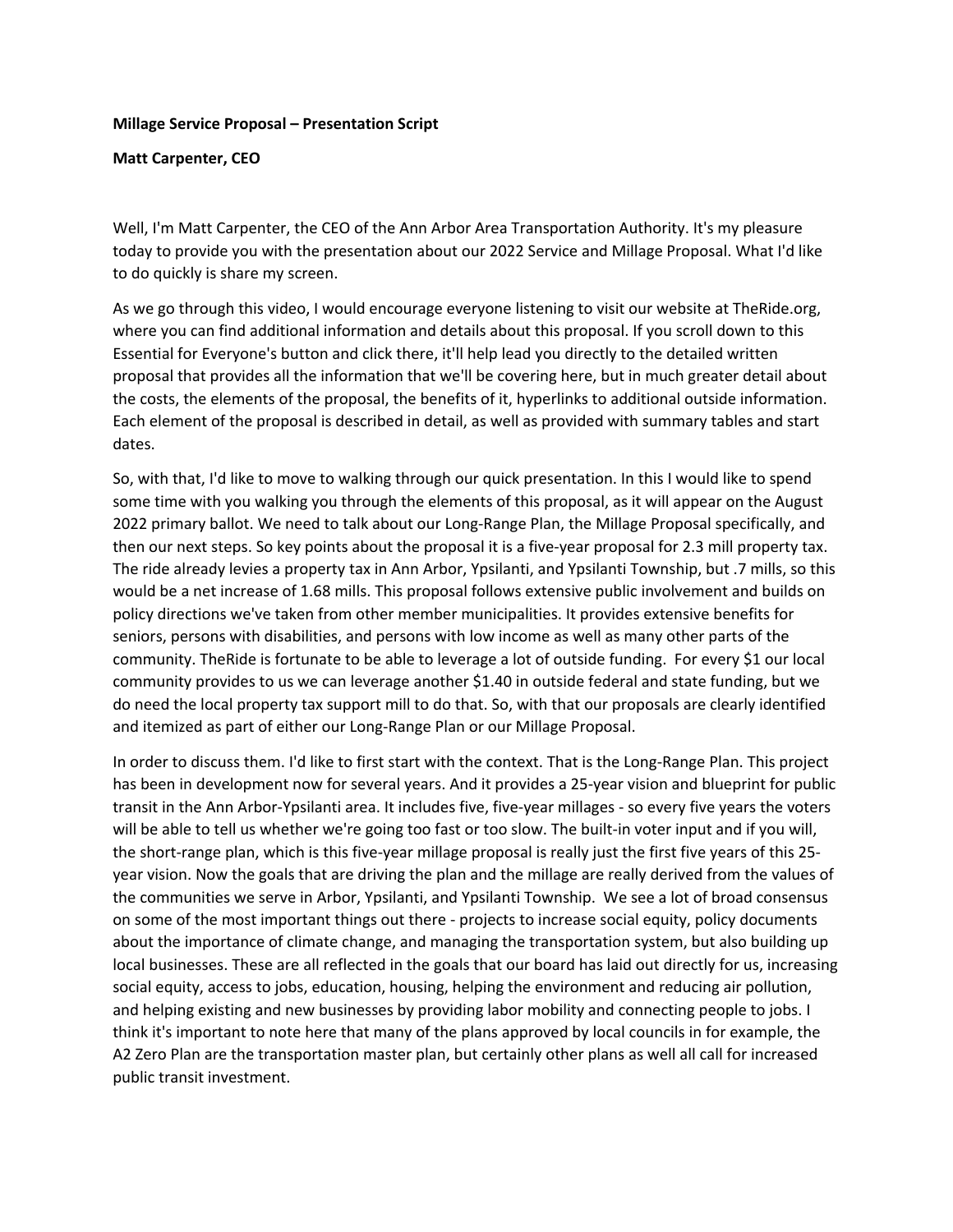We've also been working extensively with you and members of the public, and our riders and passengers here in the area, to help us craft this vision for the future in the near term. Our long-range planning efforts have been ongoing now since 2019, actually, and they include a wide variety of public and virtual public meetings, surveys, online telephone surveys - we've talked to well over 1,000 individuals as part of this effort. When last fall we presented the communities with different options, we were really impressed to see very strong support for increased public investment. We presented a variety of options, some of which included no additional investment or tax requirements to heavy additional investment, and we put price tags on all these options. We wanted to be very clear, with anyone reviewing it, that we'd love to provide additional services, but they do come at a cost, and we need to be upfront with each other about that. Nevertheless, we were very impressed to see a very decisive majority of people saying they wanted a higher degree of public transit service, and they were willing to pay for it.

We've also had some good momentum here recently. With some I think quick wins. Thank you to Senator Gary Peters for as a funding opportunity to help us advance planning for the Ypsilanti bus terminal, and Ann Arbor City Council has made some important steps recently as well. With that, I'd like to break down the 2022 Millage Proposal for you. So, what does it do? First of all, it maintains all of our existing services. It provides targeted expansion in a couple of key areas; it aligns with goals like a A2 Zero and maximizes the amount of state and federal funding that we can bring to the community. Now the proposal has 10 elements that are organized into two categories: either they're for maintaining services or expanding services. So, I'd like to walk you through those 10 elements.

Now the first category about maintaining services is made up of four elements: Renewing our existing millage, an allowance to help deal with a structural deficit we've been grappling with for several years, an allowance for inflation, which is a new reality for everyone, and an allowance to bring back some staffing positions. It's not widely known, but over the last several years, the office staff at TheRide has shrunk by about 9%. And we have a very dedicated and productive workforce, nevertheless, it's pretty apparent that we need to begin restoring some of these positions in order to meet the community's ongoing expectations. This brings us to the second category of elements to this proposal.

There are six items here for expanding the public transit services in our area, I'd like to go through each one of them in turn. The first is the creation of a new express bus from downtown Ann Arbor to downtown in Ypsilanti and back. This is important because it'll really bring these two communities, their social and labor pools closer and closer together. So right now, today, it takes about 45 minutes to go from downtown to downtown on a bus. We can reduce that to about a half an hour. This is important because it can save about half an hour a day, two and a half hours a week, 10 hours a month and over 100 hours a year in commuting time. That's a real benefit that's very meaningful to regular commuters. Regularly every year, we hear requests for longer hours of service. So, this element of the proposal would simply allow us to start the bus services earlier and run them later into the evening. This would be system wide across the entire network and all our communities. Similarly, we also hear frequent requests to provide more frequent service on the weekends. So, what this would look like is if there's a bus for example, every 60 minutes on a Saturday afternoon, we could increase the frequency to have a bus every 30 minutes. This doubles the frequency of the service. This is important because as we like to say, frequency equals freedom. This is a meaningful way to make transit more attractive and provides a lot more flexibility and independence for people traveling at these times of the week.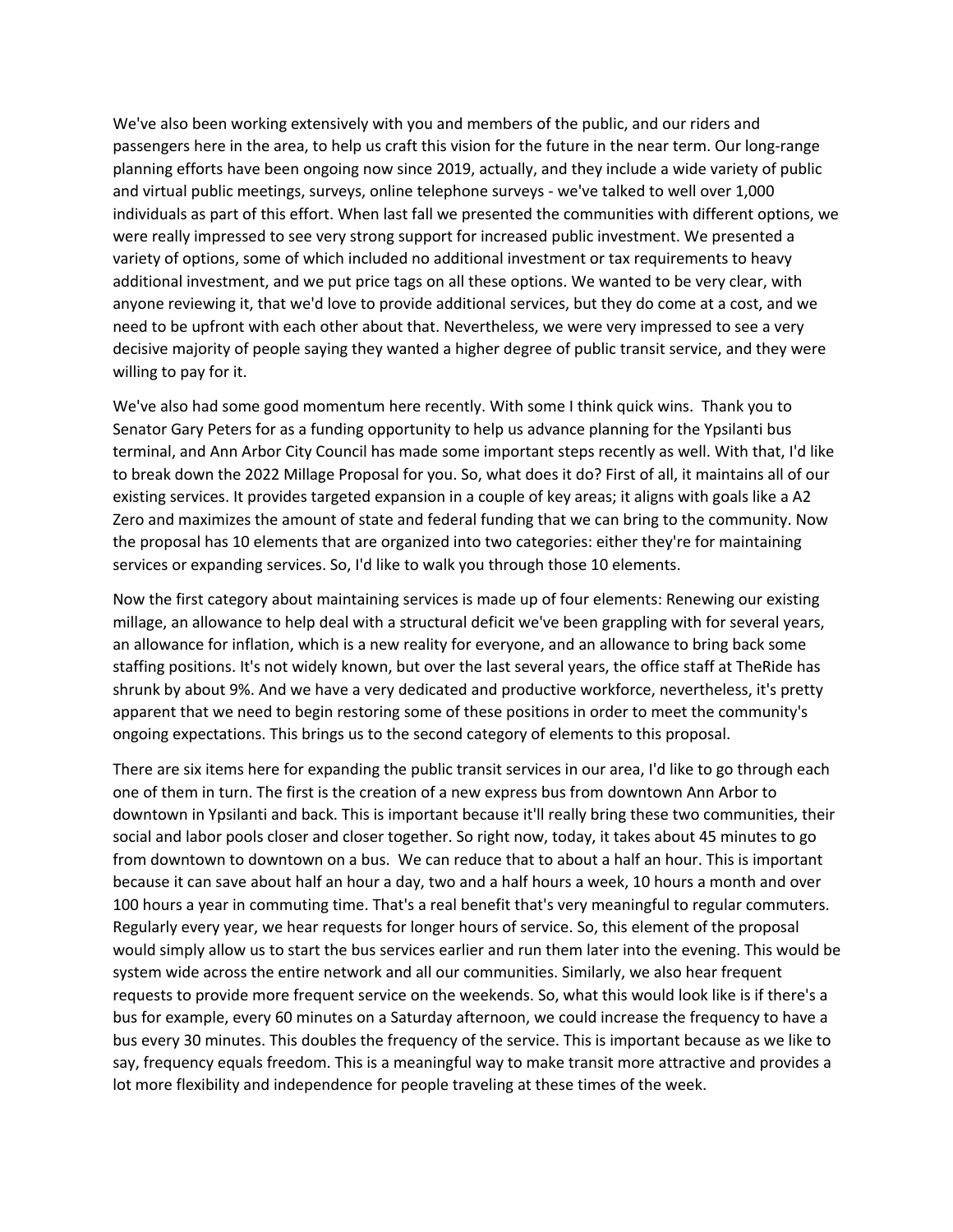Now there are a couple of proposal elements here that deals specifically with social equity, and this is the first. For many years we've provided an overnight transit service in Ann Arbor and parts of Ypsilanti and Ypsilanti Township. The service is called Night Ride and you can see on the map here the area in red where the service has historically been provided. The challenge here is that we haven't provided this service for much of the city of Ypsilanti or Ypsilanti Township. This element would change that by expanding that overnight service into the area represented in the dotted yellow line. This is important because we should be providing the same amount of service across our entire jurisdiction. Similarly, we've had customer service agents at our downtown Ann Arbor bus terminal for many years, but not at our downtown Ypsilanti bus terminal. So, the ninth proposal here would simply provide additional staffing to have real, in-person customer service agents during normal business hours at the Ypsilanti transit terminal. We would be able to provide directions, answer questions, sign people up for discounted fare programs, all of the services that we currently provide at the Ann Arbor bus terminal.

The final element of this proposal is a set aside for major capital projects. In the Long-Range Plan and from the community we see a lot of it interest in some major transit projects, bus rapid transit, zero emissions, propulsion technology, new garages, new bus terminals. These are wonderful projects, and we look forward to delivering them. However, they're very expensive - large price tags - and we will need some seed funding locally to be able to provide these. Now, we're fortunate that the United States federal government traditionally can provide about 50% of the funding for such large capital projects. But even with some state support, we're going to need to provide about 40% of these funds from local sources. This is the element by which we will raise the funds to be able to provide that local match. Now in that written summary that I guided you to on our website, you can find this table. We're very proud that our budget proposal, our Millage Proposal, I should say is very itemized and very transparent. You can read about all of these details and greater all these elements in greater detail I should say. And tables like this, help everyone to see the costs, the contributions from the millage that are going to be necessary as well as the start times. I want to take a moment just to talk about the timelines and the implementation. Because of how the millages work, we will ask voters to weigh in on this proposal in August of 2022. However, the millage money will not arrive to us until July 2024. That lag is important because it allows us to do planning, engage the community in good discussions about the details of some of these proposals during 2023 and early 2024. However, when the money arrives in July of 2024, we are committed to very rapidly putting the service on the street. We expect to have it up and running within about 30 days of receipt of the funds. So tentatively scheduling for August of 2024 for most of these services to start.

Our timeline, just in summary, as I've said, we've been talking to the public and stakeholders for quite some time now. March and April of this year were sort of crunch time for us. The proposals became public, we provided additional opportunities for the public to give us feedback, our board debated this and ultimately did reach a decision in April to put this on the ballot. So, it is there, and it will be on the primary ballot on August 2, 2022. So, in summary, and in closing, this is a five-year proposal for 2.38 mills, it is an increase of 1.68 mills from our current level, and all this will be used to maintain and expand public transit services. All of these funds will be invested directly in the communities we serve, follows extensive public input, and flows from policy and debate discussions that have been approved by local councils, benefits everyone in the community really, but particularly seniors, persons with disabilities and persons with low income.